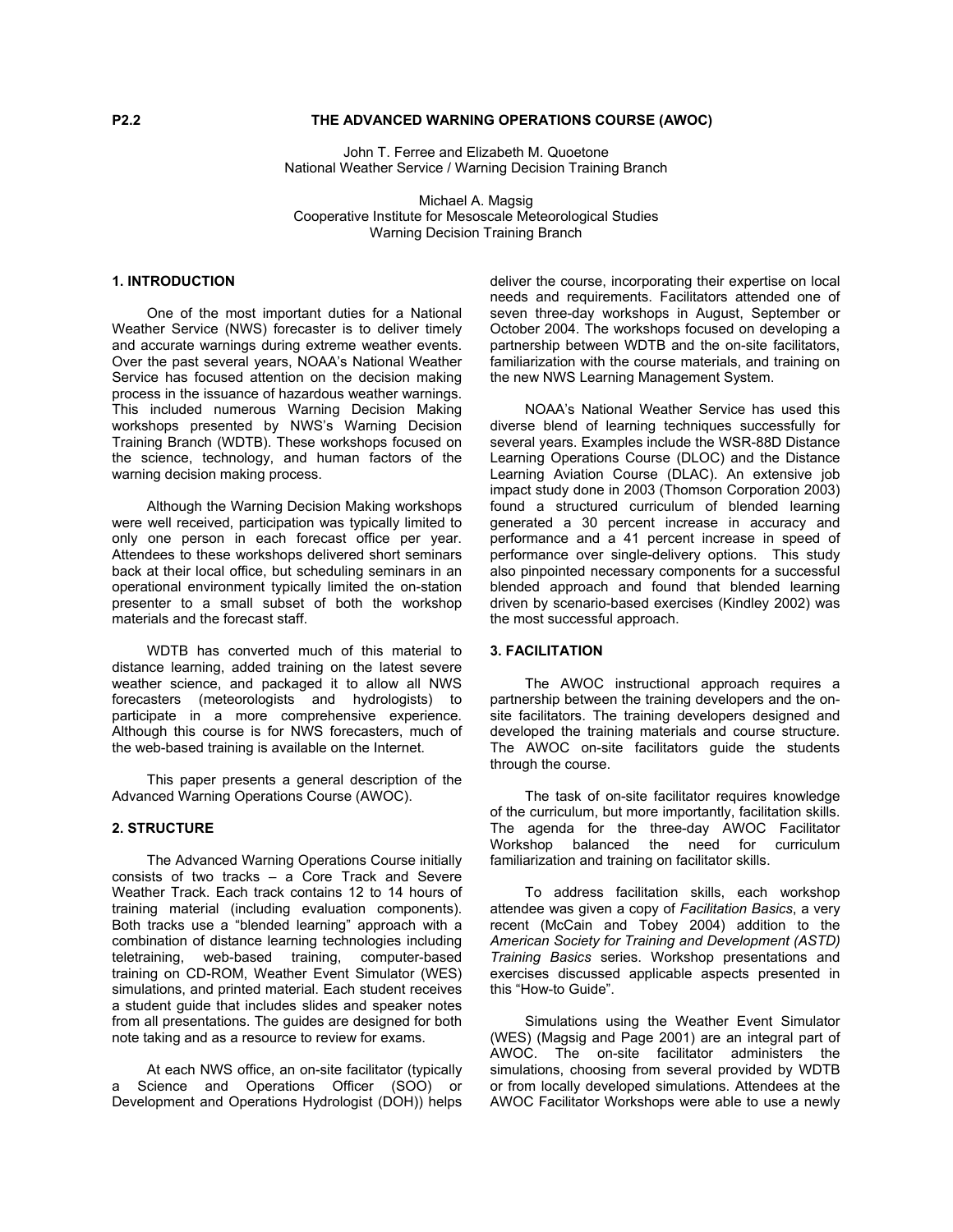developed WDTB Research and Training (WRAT) laboratory (See Figure 1) for:

- a) familiarization with events chosen by WDTB,
- b) assessment and evaluation techniques that use the simulations, and
- c) as a means to help design a local simulation.

possible by the use of a Learning Management System (LMS).

 AWOC is the first NWS developed course to use this new LMS. Through the LMS the students, their supervisors, course facilitators, instructors, and upper-



Figure 1: WDTB Research and Training Lab has 25 three-headed networked Linux workstations running Weather Event Simulator (WES) software. (Photo by Ed Mahoney)

 The workshop also provided facilitators with an overview of the entire AWOC curriculum, and complete presentations of selected instructional components. These "sample" presentations varied from workshop to workshop, dependent on availability of the authoring Subject Matter Expert.

 Support for the on-site facilitator includes an email list to subject matter experts, resource material, and a monitored list server.

# **4. LEARNING MANAGEMENT SYSTEM (LMS)**

 Due to the scope of AWOC, the administration is a complex factor. With 10 instructional components broken down to 58 separately tracked lessons, delivered to over 1600 students, there is the potential for upwards of 90,000 learning units to be tracked. This is made

level management will be able to track progress through the course. The Facilitation Workshops included instruction on the LMS, utilizing the live system on laptops in the classroom (see Figure 2).

### **5. OBJECTIVES AND EVALUATION**

 Lessons within AWOC use consistent instructional design principles. These principles are based on a foundation of solid research and were chosen for their proven track record in improving employee performance (Rothwell and Kazanas 2004).

 Each instructional component includes one or more **performance objectives**. These are objectives that can be measured either in a simulation or in actual operations.



Figure 2: WDTB Classroom includes 24 networked laptops for hands-on use by students and two data projectors/screens for instructor use. (Photo by Ed Mahoney)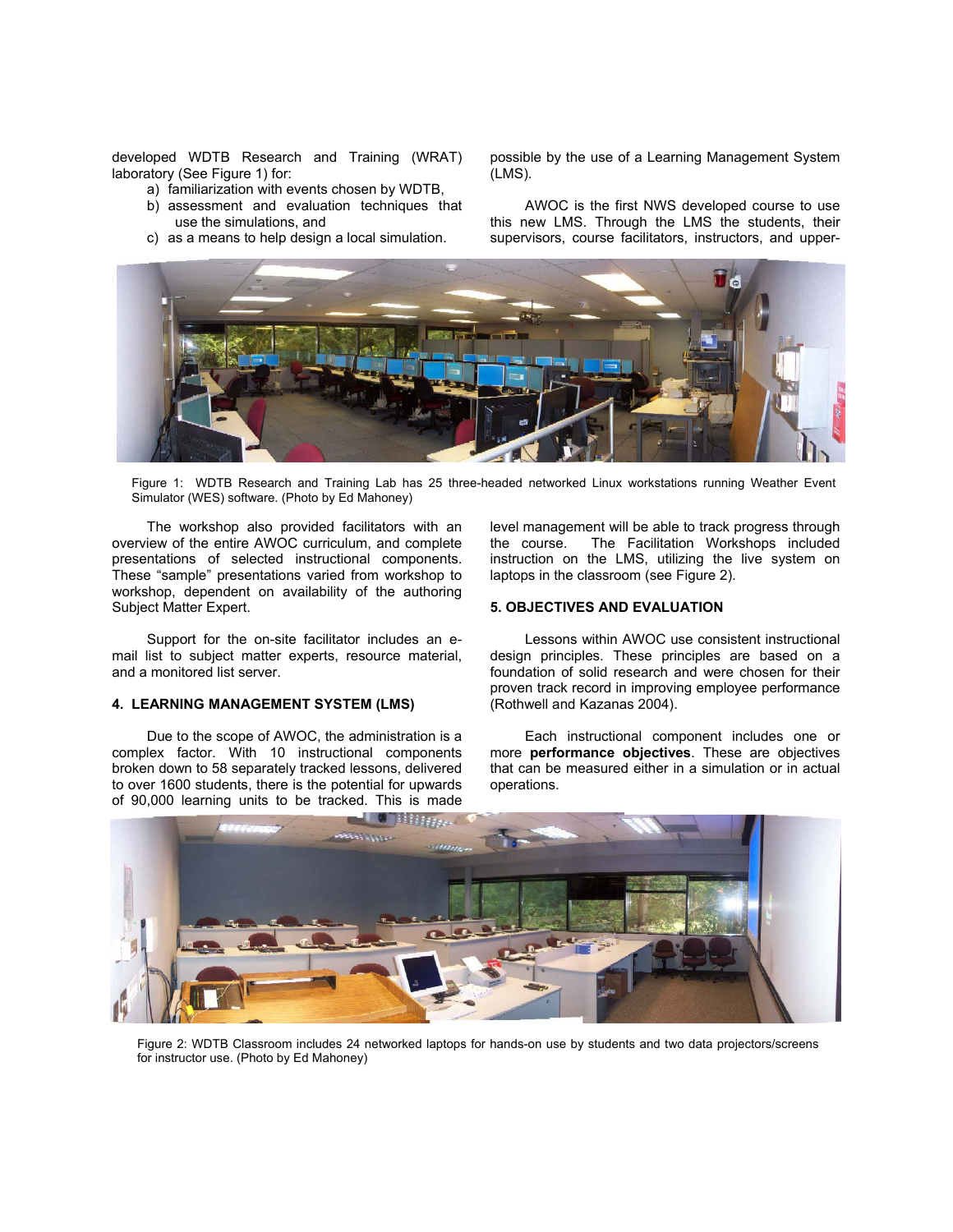Each individual lesson has one or more **learning objectives** that explain the purpose of the instruction and the intended outcomes. Exam questions relate to the learning objectives.

 In recognition that some students may be very knowledgeable of certain topics, AWOC offers a test-out option for many of the online modules. This test-out option requires a 90% passing score, and students only have one chance to test out.

 With the exception of the simulations that are facilitated on station, all instructional components include an exam. Successful completion (70% passing score) of the exam is required to register completion of the course. Those failing the exam are given the opportunity to review the materials and retake the exam.

 Evaluation of performance is also part of the AWOC design. Course developers and stakeholders will use the performance objectives to measure performance changes using the WES (Ferree et al 2002) or in operations after completion of the training.

# **6. CONTENT**

## *6.1 Welcome to AWOC*

 Included in the "Welcome to AWOC" web-based module is a video perspective on the NWS warning process from respected field experts, and an exercise to emphasize the importance of the warning decision making process. This introduction also includes a brief overview of AWOC contents and resources.

## *6.2 AWOC Core Track*

 The AWOC Core Track is intended to cover human factors aspect of the warning process.

### 6.2.1 Optimizing Learning

 In order for learning to be effective, both trainer and trainee have roles and responsibilities to bring to the task. Learning is not a one-way street from trainer to trainee, but a partnership that depends on the interaction of both. This module presents learning strategies employed in AWOC, including a discussion of learning styles, the need for evaluation, and the methodology for simulations. Lastly a brief discussion of the Learning Management System used in AWOC is presented.

6.2.2 Situation Awareness and Decision Making in a Warning Environment

This web-based module focuses on various

aspects of decision making in the context of the operational warning environment (Klein 1988). The topics include definitions and examples of the three levels of situation awareness (SA) (Endsley and Rodgers, 1988) and how they are integrated into the decision making process. Failures of the three levels of SA are presented with examples, as well as elements that contribute to the SA failure. Finally, roadblocks to good SA ("SA demons"), and their impact on operations are discussed.

# 6.2.3 Expertise and Effective Office Warning Strategies

 The content focuses on putting together strategies that allow the decision maker to make the best use of their skills and those of the warning team. This includes a discussion on the value of expertise, the ways in which expertise can be developed, and what expertise looks like among NWS warning forecasters. One of the primary ways in which expertise can be developed is via post event evaluations. Ways in which these evaluations can be effectively and efficiently accomplished are presented. Examples of the uses and applications of expert strategies during significant events are also presented.

#### 6.2.4 Data Quality

 Radar, satellite, spotter reports, ground truth and a radar volume coverage pattern explorer tool are some of the topics covered in this instructional component. Emphasis is on the impacts of poor data quality, strengths and limitations of various sensors, and optimum utilization of the various sensors to improve/mitigate data quality issues.

# 6.2.5 Societal Impacts and Public Perception

 This instructional component explores the place of weather warnings in a sociological context, identifies elements of an effective warning, and reviews some social science lessons from recent flash flood events.

#### *6.3 AWOC Severe Weather Track*

The AWOC Severe Weather Track focuses on recent findings in severe weather research.

6.3.1 Conceptual Models for Origins and Evolutions of Convective Storms and Systems

 This instructional component describes conceptual models of convective storms. The emphasis is on physical processes associated with these specific storm type hazards: supercell tornadoes, squall line tornadoes, hail storms, multicell storms, and flash flooding.